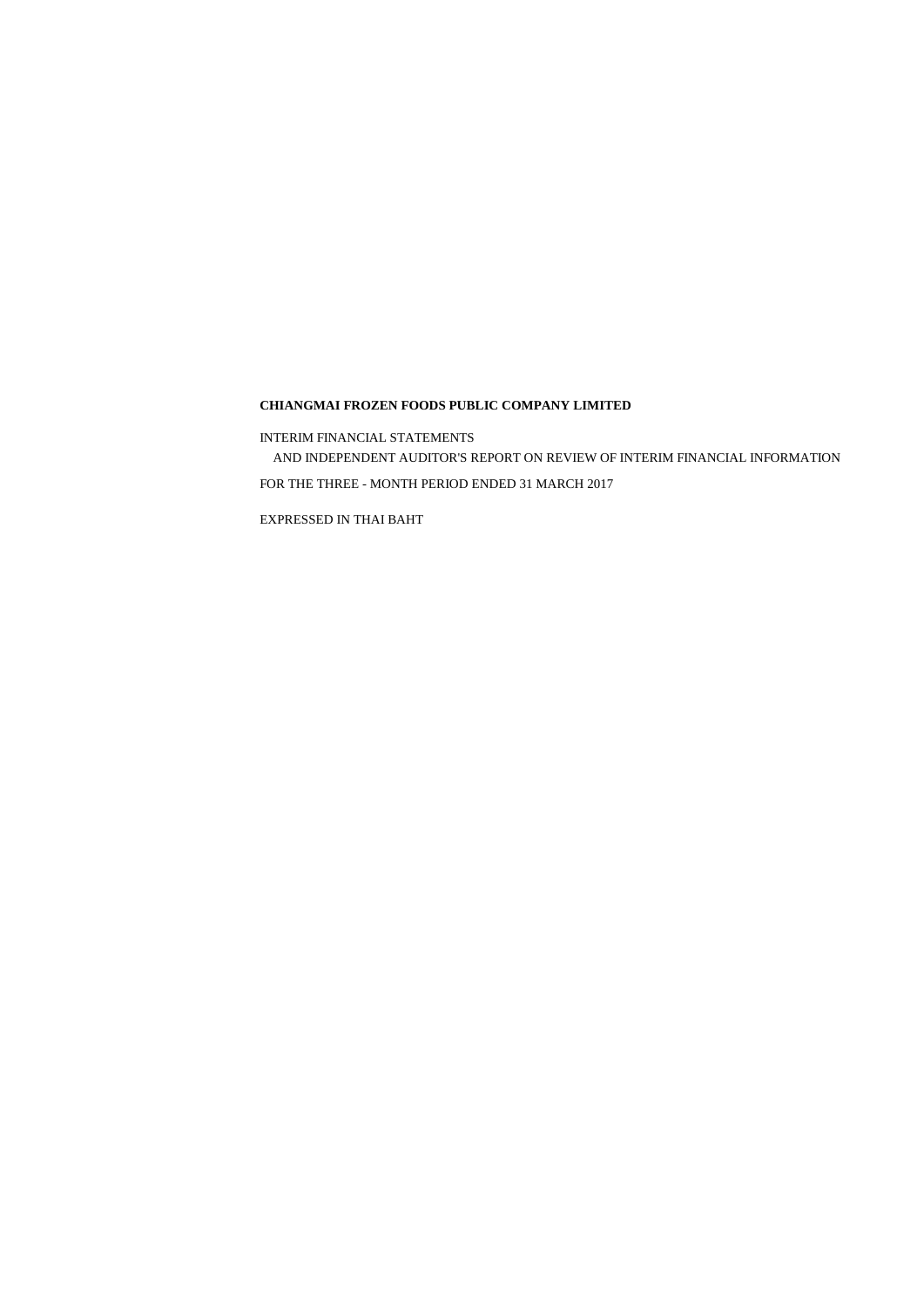# **CHIANGMAI FROZEN FOODS PUBLIC COMPANY LIMITED STATEMENT OF FINANCIAL POSITION**

### **AS AT 31 MARCH 2017**

|                                   |              | In Baht       |                  |  |
|-----------------------------------|--------------|---------------|------------------|--|
|                                   |              | 31 March 2017 | 31 December 2016 |  |
| <b>ASSETS</b>                     | <b>Notes</b> | (Unaudited)   | (Audited)        |  |
| <b>CURRENT ASSETS</b>             |              |               |                  |  |
| Cash and cash equivalents         |              | 98,163,494    | 405,131,595      |  |
| Short - term investments          | 6            | 550,605,783   | 350,681,734      |  |
| Trade and other receivables       | 7            | 114,944,142   | 69,962,214       |  |
| Accounts receivable - planters    | $8\,$        | 14,208,044    | 48,280,500       |  |
| Inventories                       | 9            | 477,136,880   | 345,065,455      |  |
| <b>TOTAL CURRENT ASSETS</b>       |              | 1,255,058,343 | 1,219,121,498    |  |
| <b>NON - CURRENT ASSETS</b>       |              |               |                  |  |
| Investment property               | 10           | 22,128,578    | 22,128,578       |  |
| Property, plant and equipment     | 11           | 352,840,815   | 330,294,513      |  |
| Lease deposit                     | 12           | 25,358,949    | 25,358,949       |  |
| Computer software - installation  | 13           | 8,435,940     | 8,556,610        |  |
| Deferred tax assets               | 19           | 10,432,698    | 10,408,712       |  |
| Other non - current assets        |              | 2,023,918     | 1,646,944        |  |
| <b>TOTAL NON - CURRENT ASSETS</b> |              | 421,220,898   | 398,394,306      |  |
| <b>TOTAL ASSETS</b>               |              | 1,676,279,241 | 1,617,515,804    |  |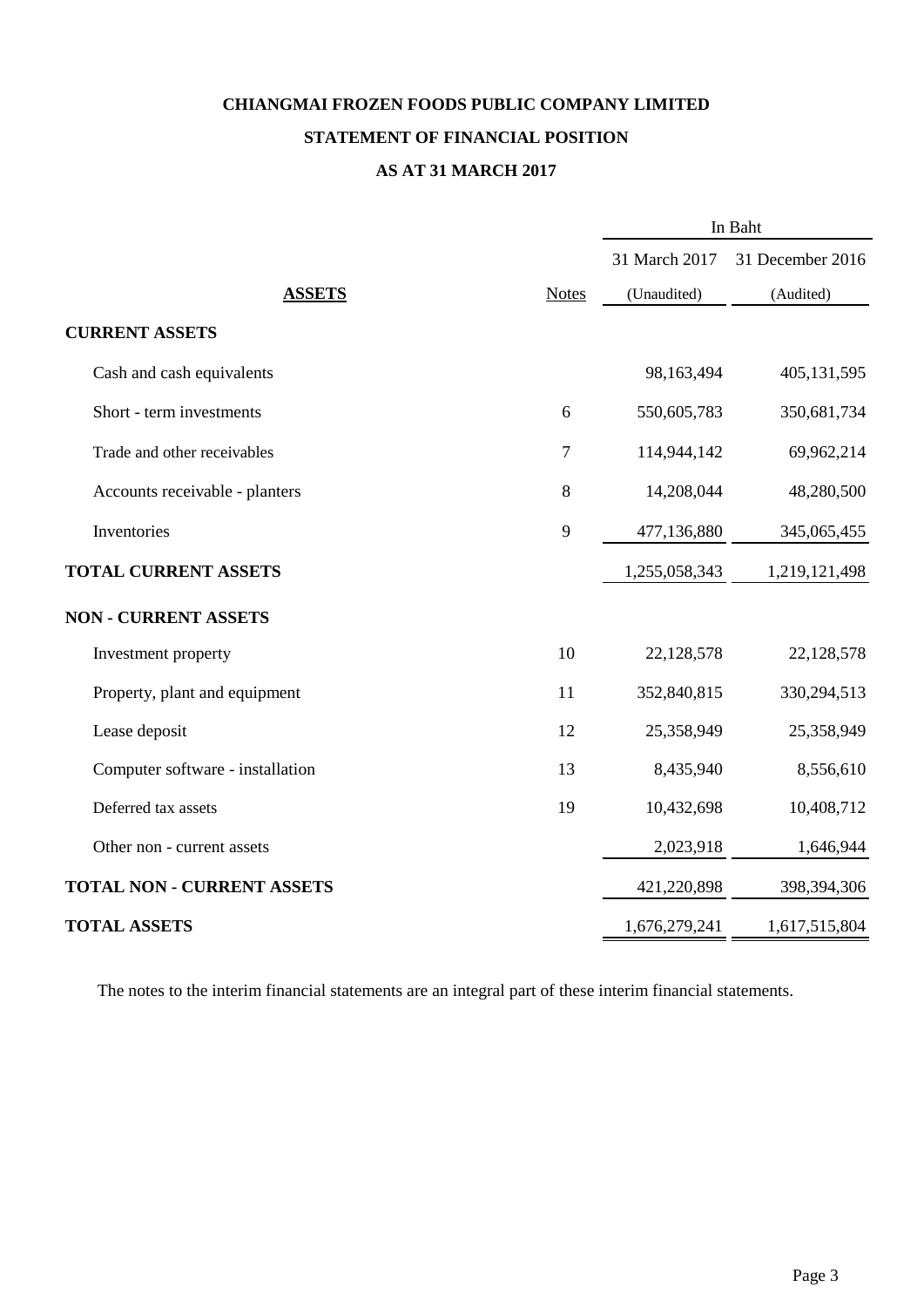### **AS AT 31 MARCH 2017 CHIANGMAI FROZEN FOODS PUBLIC COMPANY LIMITED STATEMENT OF FINANCIAL POSITION (CONTINUED)**

|                                                               |              | In Baht       |                  |  |
|---------------------------------------------------------------|--------------|---------------|------------------|--|
|                                                               |              | 31 March 2017 | 31 December 2016 |  |
| <b>LIABILITIES AND SHAREHOLDERS' EQUITY</b>                   | <b>Notes</b> | (Unaudited)   | (Audited)        |  |
| <b>CURRENT LIABILITIES</b>                                    |              |               |                  |  |
| Trade and other payables                                      | 15           | 70,086,613    | 74,885,608       |  |
| Current portion of liabilities under finance lease agreements | 16           | 790,973       |                  |  |
| Accrued income tax                                            |              | 37,217,256    | 25,451,961       |  |
| Other current liabilities                                     |              | 3,759,007     | 3,180,112        |  |
| <b>TOTAL CURRENT LIABILITIES</b>                              |              | 111,853,849   | 103,517,681      |  |
| <b>NON - CURRENT LIABILITIES</b>                              |              |               |                  |  |
| Liabilities under finance lease agreements                    | 16           | 3,261,040     |                  |  |
| Employee benefit obligations                                  | 17           | 45,080,461    | 44,907,938       |  |
| <b>TOTAL NON-CURRENT LIABILITIES</b>                          |              | 48, 341, 501  | 44,907,938       |  |
| <b>TOTAL LIABILITIES</b>                                      |              | 160, 195, 350 | 148,425,619      |  |
| <b>SHAREHOLDERS' EQUITY</b>                                   |              |               |                  |  |
| Share capital - Baht 1 par value                              |              |               |                  |  |
| Authorized shares                                             |              |               |                  |  |
| 381,145,725 common shares                                     |              | 381, 145, 725 | 381, 145, 725    |  |
| Issued and paid - up shares                                   |              |               |                  |  |
| 381,145,725 common shares                                     |              | 381, 145, 725 | 381,145,725      |  |
| Premium on share capital                                      |              | 68,000,000    | 68,000,000       |  |
| Retained earnings                                             |              |               |                  |  |
| Appropriated for legal reserve                                |              | 38,115,000    | 38,115,000       |  |
| Unappropriated                                                |              | 1,028,823,166 | 981,829,460      |  |
| TOTAL SHAREHOLDERS' EQUITY                                    |              | 1,516,083,891 | 1,469,090,185    |  |
| TOTAL LIABILITIES AND SHAREHOLDERS' EQUITY                    |              | 1,676,279,241 | 1,617,515,804    |  |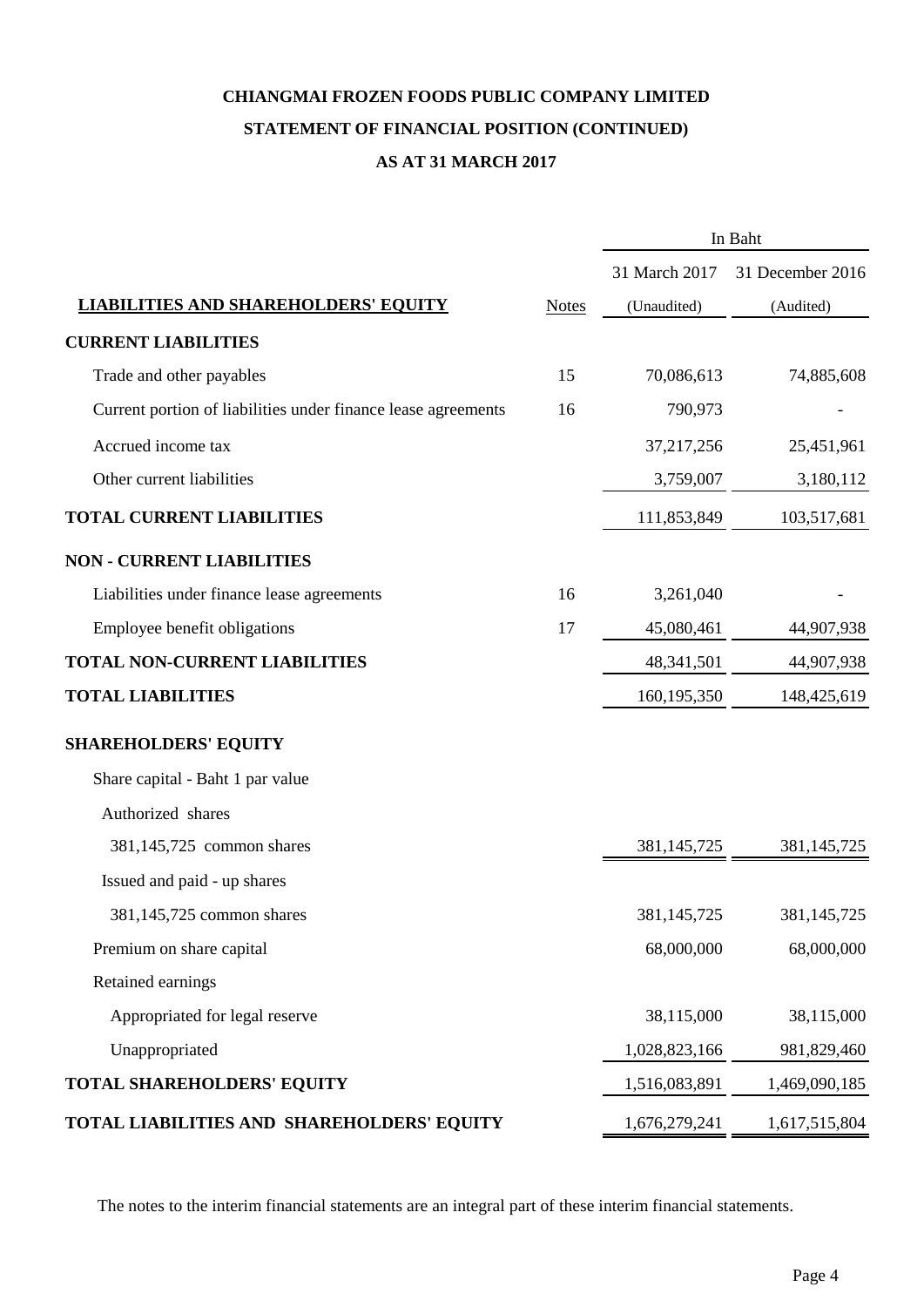## **CHIANGMAI FROZEN FOODS PUBLIC COMPANY LIMITED STATEMENT OF COMPREHENSIVE INCOME FOR THE THREE - MONTH PERIOD ENDED 31 MARCH 2017**

|                                                     |             | In Baht        |                 |  |
|-----------------------------------------------------|-------------|----------------|-----------------|--|
|                                                     | <b>Note</b> | 2017           | 2016            |  |
| Revenues from sales                                 |             | 333,075,888    | 308,133,799     |  |
| Cost of sales                                       |             | (235,089,225)  | (228, 510, 438) |  |
| <b>Gross profit</b>                                 |             | 97,986,663     | 79,623,361      |  |
| Other income                                        |             | 4,109,091      | 3,047,317       |  |
| Profit before expenses                              |             | 102,095,754    | 82,670,678      |  |
| Selling expenses                                    |             | (21, 297, 856) | (19,758,133)    |  |
| Administrative expenses                             |             | (20,774,259)   | (19,084,603)    |  |
| Loss on exchange rate                               |             | (1,248,123)    | (4,779,572)     |  |
| Total expenses                                      |             | (43,320,238)   | (43, 622, 308)  |  |
| Profit before finance costs and income tax expenses |             | 58,775,516     | 39,048,370      |  |
| Finance costs                                       |             | (32, 225)      |                 |  |
| Profit before income tax expenses                   |             | 58,743,291     | 39,048,370      |  |
| Income tax expenses                                 | 19          | (11,749,585)   | (6,106,127)     |  |
| Profit for the period                               |             | 46,993,706     | 32,942,243      |  |
| Other comprehensive income for the period           |             |                |                 |  |
| Total comprehensive income for the period           |             | 46,993,706     | 32,942,243      |  |
| <b>BASIC EARNINGS PER SHARE</b>                     |             |                |                 |  |
| Profit for the period                               |             | 0.12           | 0.09            |  |
| Weighted average number of common shares (shares)   |             | 381,145,725    | 381,145,725     |  |
|                                                     |             |                |                 |  |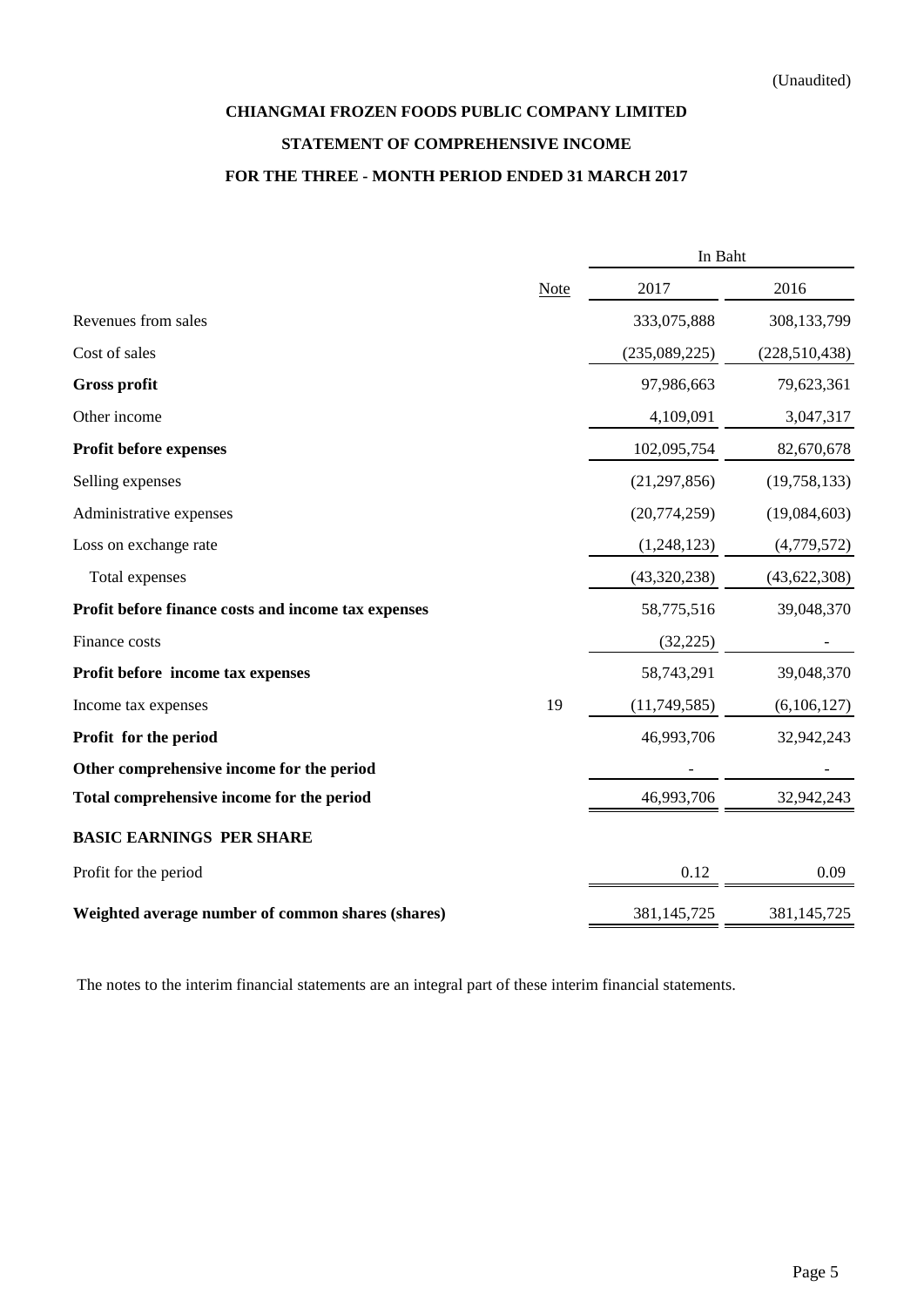## **CHIANGMAI FROZEN FOODS PUBLIC COMPANY LIMITED STATEMENTS OF CHANGES IN SHAREHOLDERS' EQUITY FOR THE THREE - MONTH PERIOD ENDED 31 MARCH 2017**

|                                           |               | In Baht    |                          |                |               |  |
|-------------------------------------------|---------------|------------|--------------------------|----------------|---------------|--|
|                                           | Issued and    | Premium    | Retained earnings        |                |               |  |
|                                           | paid - up     | on share   | Appropriated             |                |               |  |
|                                           | share capital | capital    | for legal reserve        | Unappropriated | Total         |  |
| Balance as at 1 January 2016              | 381, 145, 725 | 68,000,000 | 38,115,000               | 861,681,414    | 1,348,942,139 |  |
| Profit for the period                     |               |            |                          | 32,942,243     | 32,942,243    |  |
| Other comprehensive income for the period |               |            |                          |                |               |  |
| Total comprehensive income for the period |               |            |                          | 32,942,243     | 32,942,243    |  |
| Balance as at 31 March 2016               | 381, 145, 725 | 68,000,000 | 38,115,000               | 894,623,657    | 1,381,884,382 |  |
| Balance as at 1 January 2017              | 381, 145, 725 | 68,000,000 | 38,115,000               | 981,829,460    | 1,469,090,185 |  |
| Profit for the period                     |               |            |                          | 46,993,706     | 46,993,706    |  |
| Other comprehensive income for the period |               |            |                          |                |               |  |
| Total comprehensive income for the period |               |            | $\overline{\phantom{a}}$ | 46,993,706     | 46,993,706    |  |
| Balance as at 31 March 2017               | 381, 145, 725 | 68,000,000 | 38,115,000               | 1,028,823,166  | 1,516,083,891 |  |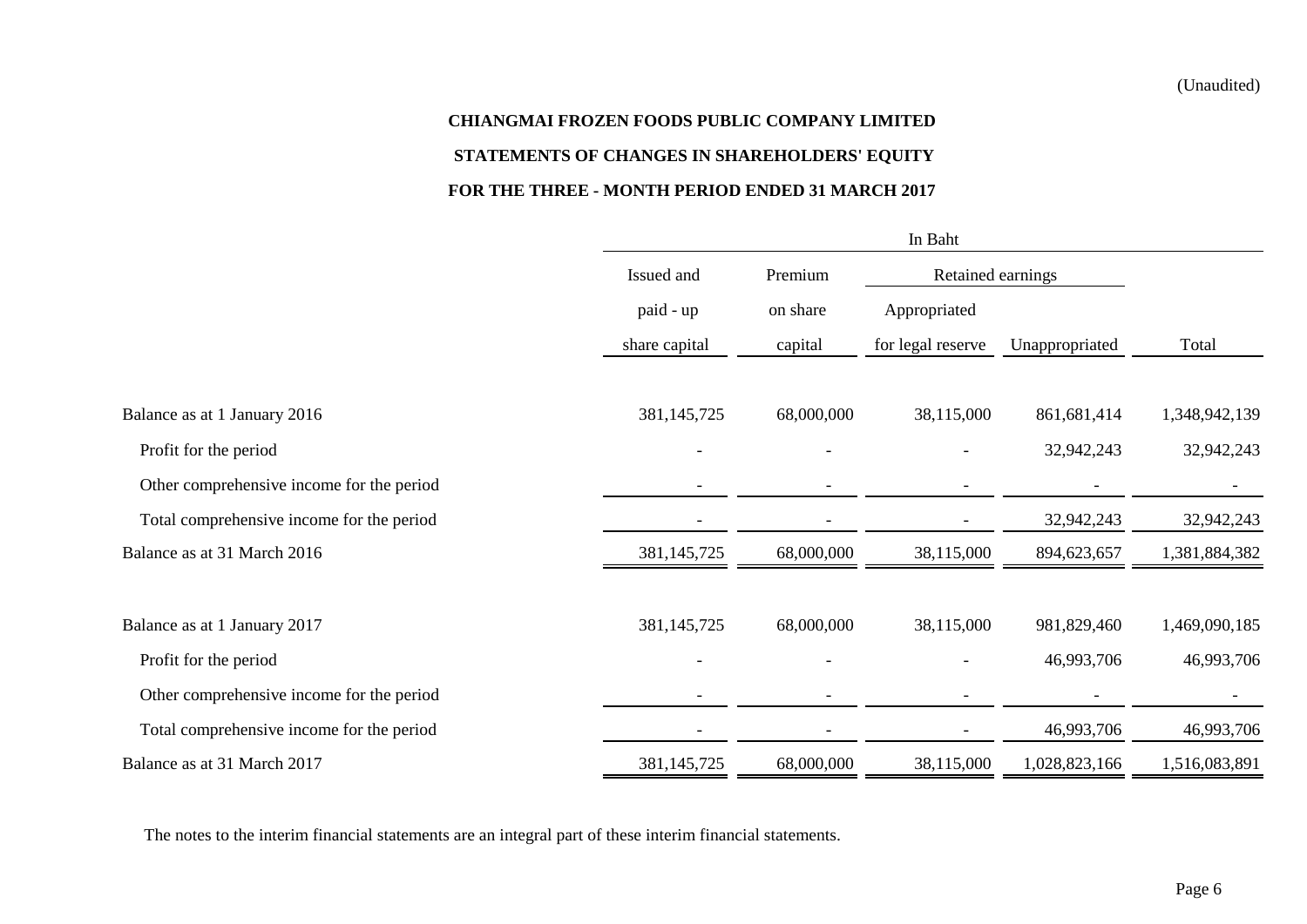#### **CHIANGMAI FROZEN FOODS PUBLIC COMPANY LIMITED**

#### **STATEMENT OF CASH FLOWS**

#### **FOR THE THREE - MONTH PERIOD ENDED 31 MARCH 2017**

|                                                                              | In Baht         |                |  |
|------------------------------------------------------------------------------|-----------------|----------------|--|
|                                                                              | 2017            | 2016           |  |
| <b>CASH FLOWS FROM OPERATING ACTIVITIES</b>                                  |                 |                |  |
| Profit before income tax expenses                                            | 58,743,291      | 39,048,370     |  |
| Adjustments to reconcile net profit to net cash used in operating activities |                 |                |  |
| Unrealized (gain)loss on exchange rate                                       | 1,102,464       | (208, 337)     |  |
| Loss(gain) on diminution in value of inventories                             | (128, 542)      | 149,822        |  |
| Unrealized gain from changes in value of investments                         | (542,906)       |                |  |
| Gain on disposal of investments                                              | (85,774)        |                |  |
| Gain on disposal of assets                                                   | (358, 812)      | (317,755)      |  |
| Depreciation and amortization                                                | 10,179,267      | 9,305,470      |  |
| Retirement employee benefit                                                  | 1,237,725       | 900,231        |  |
| Interest expenses                                                            | 32,225          |                |  |
| Profit from operating activities before change in operational                |                 |                |  |
| assets and liabilities                                                       | 70,178,938      | 48,877,801     |  |
| Decrease (Increase) in operational assets                                    |                 |                |  |
| Trade and other receivables                                                  | (46,084,392)    | (19,783,865)   |  |
| Accounts receivable - planters                                               | 34,072,456      | 17,669,343     |  |
| Inventories                                                                  | (131, 942, 883) | (75, 468, 967) |  |
| Other non - current assets                                                   | (376, 974)      | (453,956)      |  |
| Increase (Decrease) in operational liabilities                               |                 |                |  |
| Trade and other payables                                                     | (5,232,309)     | (8,292,911)    |  |
| Other current liabilities                                                    | 578,895         | (340, 265)     |  |
| Benefits paid by the plan                                                    | (1,065,202)     | (90, 300)      |  |
| Cash paid from operation                                                     | (79, 871, 471)  | (37, 883, 120) |  |
| Interest paid                                                                | (32, 225)       |                |  |
| Income tax paid                                                              | (8,276)         |                |  |
| Net cash used in operating activities                                        | (79, 911, 972)  | (37, 883, 120) |  |